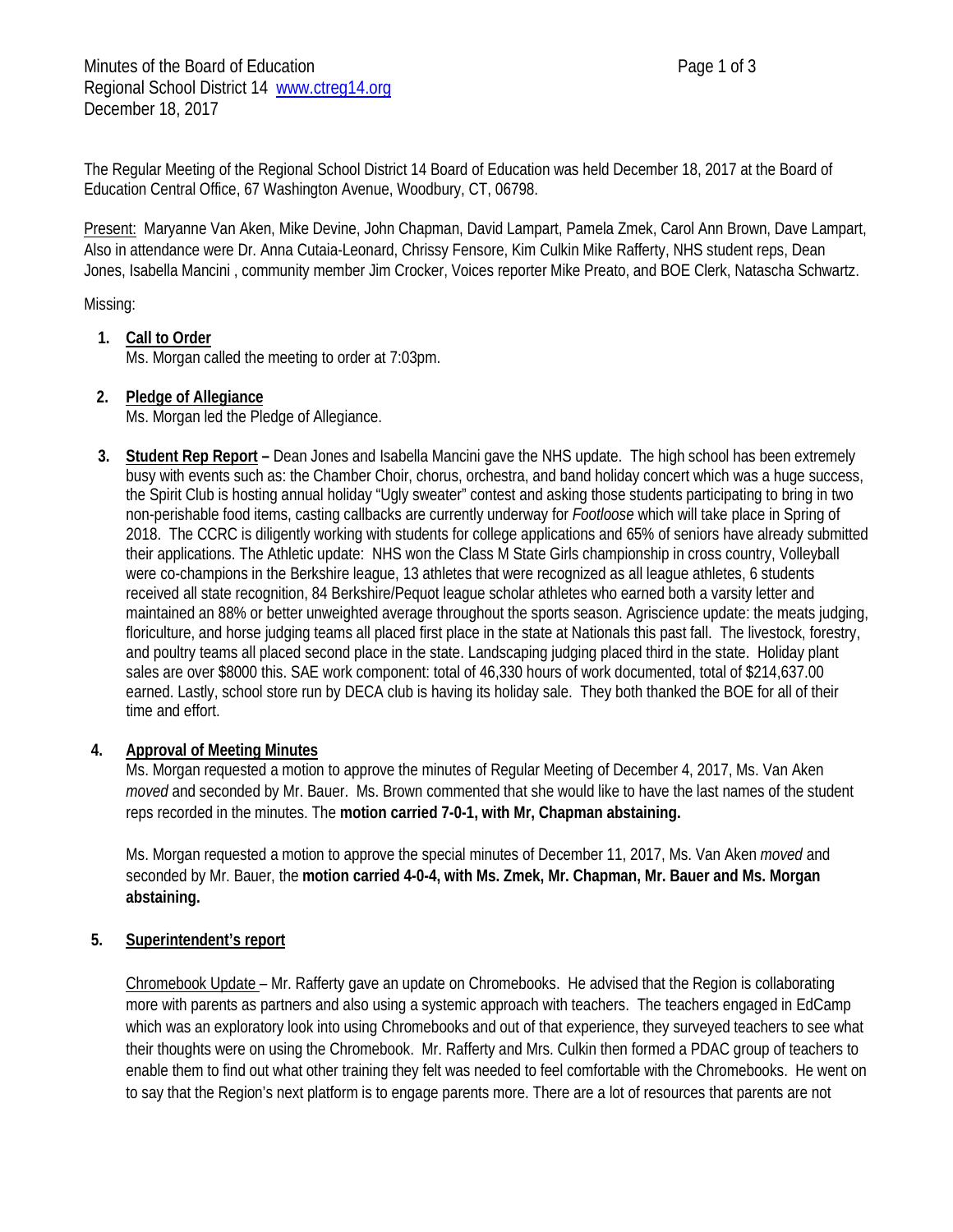# Minutes of the Board of Education **Page 2 of 3** Regional School District 14 [www.ctreg14.org](http://www.ctreg14.org/) December 18, 2017

aware of which will benefit both the parents and students. We have started using the three tools at WMS to enhance math and reading experience. *Ten Marks* is a math tool which is a beneficial supplement to the curriculum. Students can go home and practice on areas where they may have had difficulties and for those that are more advanced, it can challenge them more. There are videos to help a child review something again to help them understand more clearly. *24/7 Reading* is a reading tool whereby a student can read eBooks, textbooks, they can write reviews collaboratively, or even read articles on different topics they're interested in. Lastly there is *24/7 World* which is much more interesting than the old style encyclopedia. Students can search current events, do comparison studies and research on other parts of the world. Mr. Rafferty thanked Abby Waldron who has been instrumental in getting a lot of this set up and she will have this available virtually on the Region website in the near future.

Superintendent's Corner- Dr. Anna gave a brief update on what's been going on in the district. The winter concert was incredible and that thanks to the community and their continued support, the Region has been able to grow the strings program from 3 to 17 students. She went on to mention that our unified sports teams had the opportunity to join together in Hartford with other team at a summit and it was a wonderful bonding experience and they are receiving great support. This is the fourth year for Hour of Code and was a huge success as per usual. Dr. Anna gave a sneak preview that the celebration of the arts program will be happening in the spring and will cover March and April for both Music and Art. The Senior citizens art classes will be back by popular demand and the Boards of Selectmen and Finance will hold an art contest for our budding artists to showcase their talent in the annual town reports. Lastly, in addition to the Chromebook presentation given by Mr. Rafferty, Dr. Anna highlighted that technology is taking our students to all parts of the world; they are learning about careers, getting virtual experience with people from around the state and the world. WMS students have had the opportunity to have face-to-face interviews with authors, and at BES, second graders were able to interact and ask questions to student about the school system in Missouri.

# **6. Board Committee Reports**

Building Committee – Mr. Chapman was happy to let the Board know that the NHS building phase 2 and 3 bid opening happened today and that the building committee will be reading the bids during tomorrow's meeting.

Community Relations - Ms. Zmek advised that the committee is finalizing details for the upcoming community forum to be held January 11, 2018. Invitations have been sent out and news release is coming. She went on to give the schedule of the upcoming forum. She also provided an open invitation to anyone who would like to attend and advised that interested citizens should contact either her or Ms. Schwartz to put his/her name on the invitation list.

- **7. Board Chair Comments**  Ms. Morgan wished everyone a Happy Holiday season. She was very happy to report that on Friday, December 15, every school in Region 14 participated in the fire prevention art contest and mentioned that we have great talent in our community.
- **8. Public Comment** none
- **9. Old Business -** none
- **10. New Business**
- A. First read: Discussion/review of 2018-19 School Calendar was tabled to the next BOE meeting to be held on January 16, 2018. This will give time for the Building Committee to meet with Dr. Anna and the administration regarding the renovation timeline.